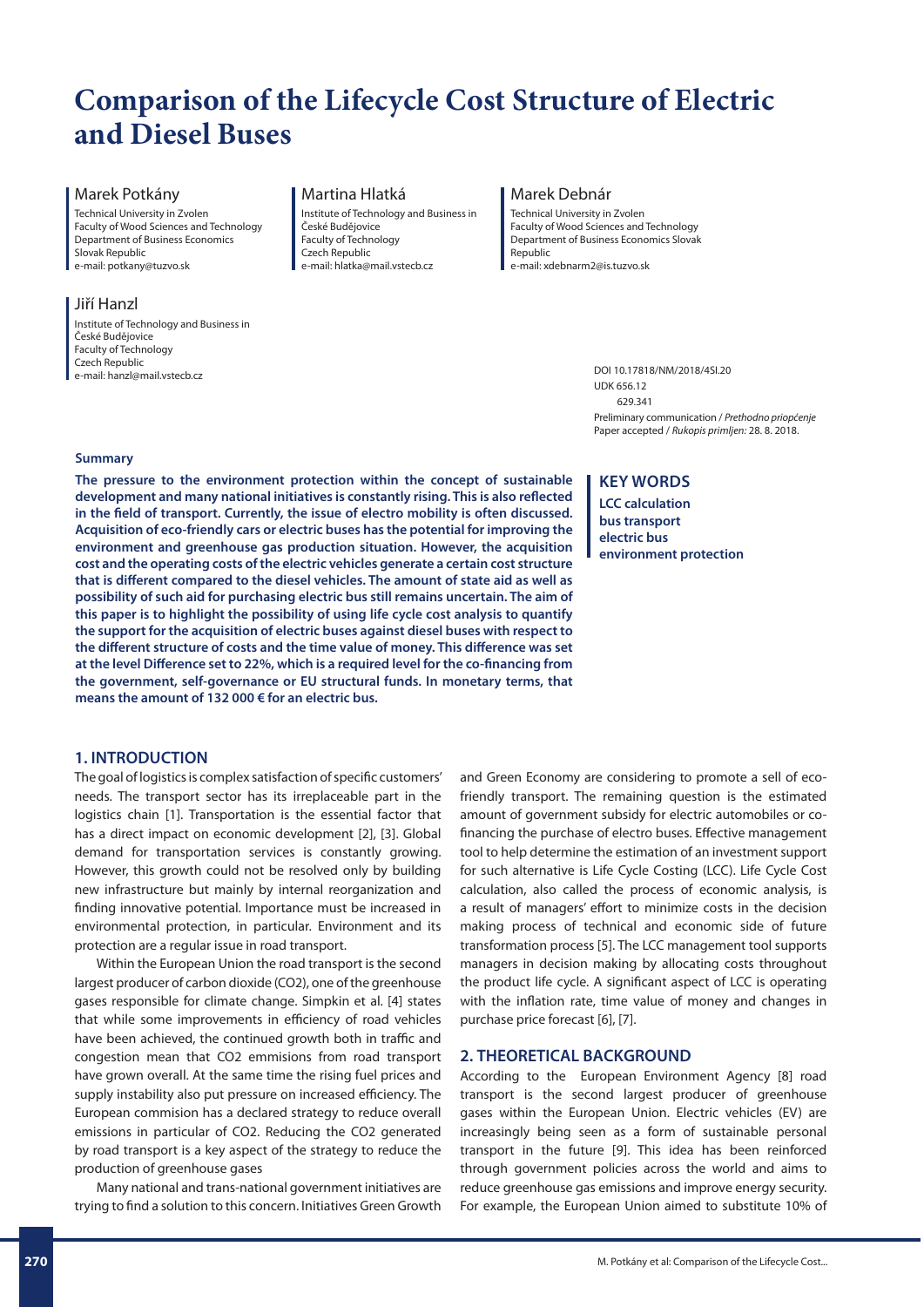the conventional fuels used in the road transport sector prior to 2020 [10]. If all the potential benefits of EVs can be realised upon widespread utilization, greenhouse gas emissions, ambient air pollution and foreign oil dependency can all be significantly reduced. Hybrid Electric Vehicles and Full Electric Vehicles offer great CO2 savings but their market penetration is slow, therefore conventional vehicles will play a significant role in the foreseeable future. Problem that seems to appear is the high rate of acquisition costs in comparison to diesel vehicles. The comparison of the cost structure can be quantified by the methodical approach of LCC calculation. The first International standard for property life - cycle costing BS ISO 15686-5:2008 defines LCC as the methodology for the systematic economic evaluation of life cycle cost over the analysis period, as defined in the agreed scope [7]. Life cycle cost in turn, is defined as the cost of an asset or its parts throughout its life cycle, while fulfilling the performance requirements.

As stated by Popesko and Papadaki [11] LCC calculation allows to strategically manage the costs throughout life cycle of a product or a service. In agreement with Petřík [12] the main purpose of LCC calculation is to optimize all costs throughout the economic life cycle of an asset or investment project without any loss of overall efficiency. According to Šoljakova, [13] the LCC calculation offers an expanded perspective to product costs. LCC operates with research and development costs, pre-production stage costs and post-production stage costs. Petřík [12] stated that Life Cycle Cost calculation operates with costs which are not usually implemented to ordinary operational costing or plan costing. These costs include the purchase or alternatively the establishment of an asset, operating costs and costs related to product withdrawal from the market and its followed liquidation. One of the deciding factors for the achievement of a successful outcome of the LCC calculation method is the correct estimation of overall costs and other factors. Factors such as the length of product life cycle,estimated sales volume during product life cycle and expected product price development.

This information takes into account the aforementioned costs and other decision factors and so it is a base for the utilization of the Life Cycle Cost calculation. This technique allows to quantify the comparable costs of decision alternatives. Costs are allocated in certain time period taking into account all the relevant economic factors. Factors are analysed in terms of the initial costs of acquisition, the future operating and the disposal costs. Liapis and Kantianis [7] declared that the LCC approach identifies all future costs and benefits and reduces them to their present value by the use of discounting techniques through which the economic worth of project options can be assessed. To achieve these objectives the following elements of LCC have been identified: initial capital cost, life of the asset, the discount rate, operating and maintenance costs, disposal cost, information and feedback, uncertainly and sensitivity analysis.

The success of calculation is influenced not only by the total cost estimation but also by other factors such as the duration of the product life cycle, assumed amount of outputs during its life cycle and expected trend of the product prices. The main function is optimizing the life cycle cost of the asset or the investment project without a total performance reduction. The total interaction between all types of cost and revenue of project under consideration is a presumption of life cycle cost optimization. Human resources are an important factor

influencing the accomplished expert estimations [14-16]. Time and the used method of economic assessment are the key parameters of appraisal (calculation of Nett Present Value, utilization of discount rate, inclusion of inflation and interest rate) [17], [18].

The calculation applies to the conditions of industrial manufacturing. Publications [19], [20] deal with this issue. Utilization of LCC calculation is frequent in the construction industry. This is discussed in publications [21], [22]. The calculation is most commonly used in connection with the issue of the Environment and the Ecology, as is evident in papers [23], [24] and [25]. Occasionally it is possible to find publications dealing with the application of this calculation in rail transport [26], in maritime transport [27] and in road transport [28-31]. The research of Jalunen and Lipman is interesting [32] and states that an extensive lifecycle cost analysesindicates that electric buses are already economically competitive with diesel buses and electric buses which would become cost effective in the near future. They use three main lifecycle cost categories for analyses: capital cost  $(C_{\text{cap}})$ , operating cost  $(C_{\text{cap}})$  and technology replacement cost  $(C_{\text{cap}})$ . Equation (1) describes the annualized lifecycle cost calculation for a bus fleet.  $N_{\text{BUS}}$  is the number of buses in operation and  $d_{\text{rate}}$  is the discount rate:

Total LCC = 
$$
N_{BUS} \times C_{CAP} + (C_{OP} + C_{Rep}) \times (1 + d_{rate})^j
$$
 (1)

Kara, Li a Sadvija [9] at their work use the Life Cycle Cost Analysis of Electrical Vehicles in Australia. For a comparison between typical and electricity vehicles, they use the following equation (2) according to Dhillon, where  $C_A$  is the acquisition cost, OC<sub>i</sub> the operating cost for a given year, SMC<sub>i</sub> the scheduled maintenance cost, UMC the unscheduled maitenance cost and DC the Disposal cost of car:

$$
Total = Acquisition Cost + OCi + SMCi + UMCi + DC
$$
 (2)

In our research we present the deterministic approach [6]. The equation for calculation of the current value of the total life cycle cost was determined as follows (3):

$$
LCC = C_A + \sum_{t=1}^{LC} C_t \times \frac{(1+t)^n - 1}{(1+t)^n \times r} \pm \left( \frac{1}{(1+t)^n} \times NBV \right)
$$
(3)

where:

*LCC* – Current Value of Total Life Cycle Cost *CA* – Acquisition Cost

*r* – Discount Rate (time value of money)

*LC* – Life Cycle

*CT* – sum of relevant Life Cycle Cost of property after deducting the positive cash flow

*NBV* –Net Book Value

Currently, the issue of electro mobility is often discussed. The acquisition of eco-friendly cars or electric buses has the potential for improving the environment and greenhouse gas production situation. However, the acquisition cost and the operating costs of the electric vehicles generate a certain cost structure that is different compared to the diesel vehicles. The amount of state support as well as the possibility of such aid for purchasing electric buses still remains uncertain. The aim of this paper is to highlight the possibility of using life cycle cost analysis to quantify the support for the acquisition of electric buses against diesel buses with respect to the different structure of costs and the time value of money.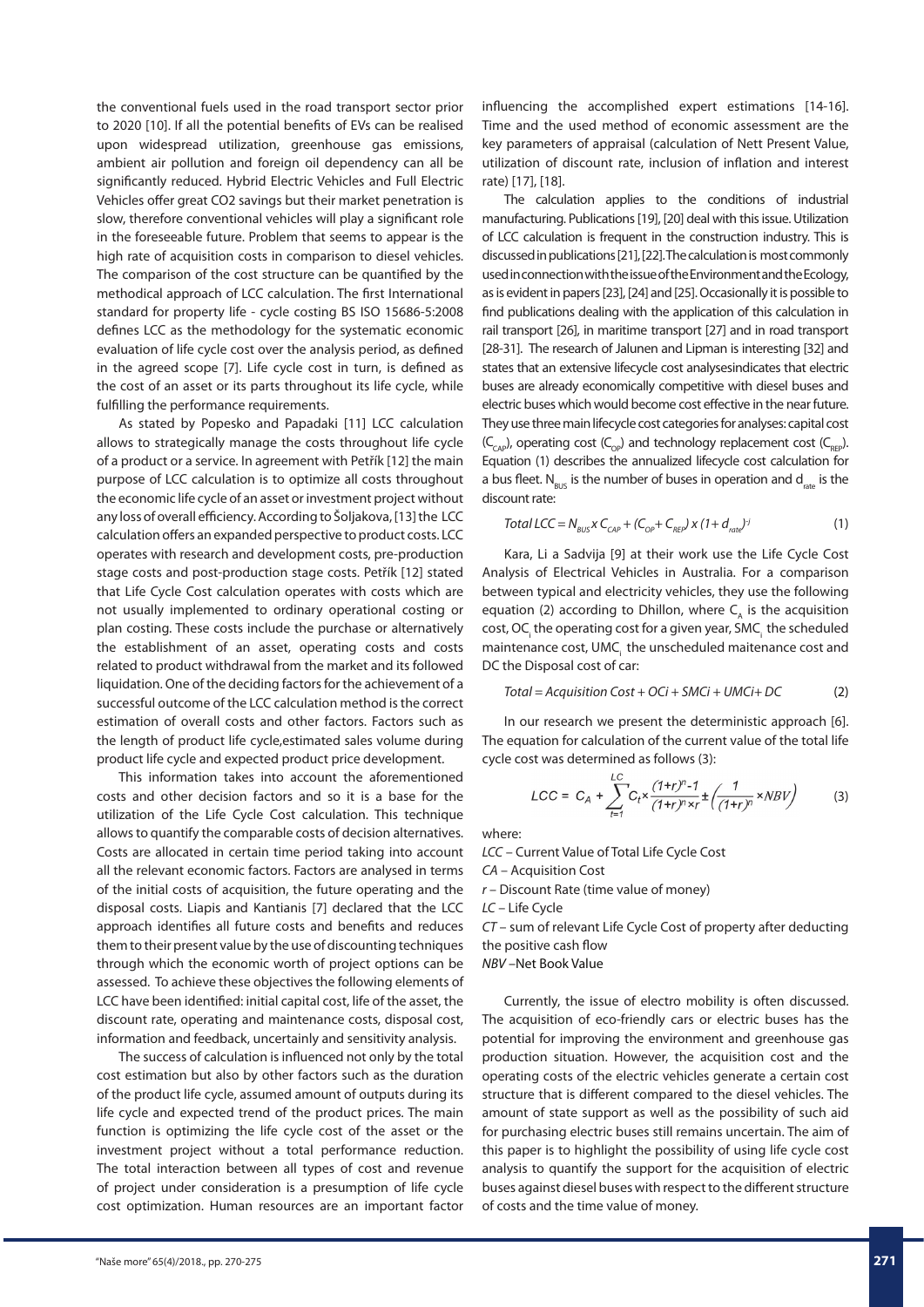Battery electric city buses have developed rapidly in recent years [33]. There are several different manufacturers in the market and also the big bus manufacturers have shown interest in developing them [34]. There are several different operating methods for electric buses due to the different options in charging methods. The battery can be charged overnight at the depot, it can be charged during operation at the end stations, or during the route in the dedicated bus stops. According to Scrosati and Garche [35] recent technological development with lithium-based batteries and associated "battery management systems" have made them the best choice as the energy storage for electric buses.

## **3. METHODOLOGY**

The objective of our case study is to decide between electric bus and standard diesel engine bus (figure 1). Alternative solutions for city transport are reviewed in Bratislava, capital of Slovakia. The required annual duty has been set to 72 072 km on the bus line Trnavské Mýto – Vajnory (distance 11 km).

The estimated purchase costs are based on the values presented on producers web sites [36], [37]. Lifetime of an electric bus was set to 10 years. The purchase cost is set to 577,777 €, including battery (lifetime 700 000 km) and charging station [38]. Purchase cost of the diesel engine bus with similar passenger capacity is set to 234,000 €. The cost of fuel and electricity corresponds to average prices in 2017 in Slovakia. Based on the data from the Statistical Office of the Slovak Republic up to February 8, 2018, the expected diesel and electricity price growth were set as an average to year-to-year price change for 2009 to 2017 [39-41].

Operating costs of the selected cost items (fuel cost, electricity cost, maintenance costs, oil change cost, tire change cost) were set by the following equations:

Fuel cost (diesel) was calculated on the basis of average consumption (AC) from vehicle technical documentation, estimated distance travel (∑km) and expected diesel price for the current period (DP/I)

$$
fuel cost = \frac{\left(\frac{AC}{100}km \times \sum km\right)}{100} \times DP
$$
 (4)

- Electricity cost was calculated on the basis of average battery consumption (AC) from vehicle technical documentation, estimated travel distance (∑km) and expected electricity price change for the current period (EP/I)

$$
electricity cost = \frac{\left(\frac{AC}{100}km \times \sum km\right)}{100} \times EP
$$
 (5)

Maintenance costs - oil change (diesel engine bus alternative

only) was calculated on the basis of oil change interval (I - 25 000 km), oil tank volume (Ov) and motor oil price (MOP - €/I).

$$
Maintenance engine oil costs = \frac{(Ov * MOP)}{I}
$$
 (6)

Maintenance costs - tire change cost depends on tire price (TP), tire count (c), tire change payments (TCP), tire lifespan (TL/km) and the mileage of a tire (∑km). The replacement interval was set twice a year.

cost of tires = 
$$
\frac{(TP \times c) + TCP}{TL/km} \times \sum km
$$
 (7)

Determination of operating costs also required the calculation of other costs. Other costs were defined as a planned repair and maintenance (washing, disinfection, standard repairs), vehicle emissions control and technical control (2-year intervals) and regular vehicle service control at a mileage of 10 000 km.

For applying the LCC calculation, it is required to have data about the discount rate, price rate and life cycle. Petřík [12] states that it is necessary to modify the discount rate if the cash flows are displayed in the stable price and the inflation rate is low and stable. Authors of the publication [42] also modify the discount rate by using the inflation rate, and therefore the discount rate would be quantified by the following equation (8). We used 2.5% rate of return on the financial market and price inflation rate of fuel and electricity.

$$
discount rate (r) = \frac{\text{\# interest rate} \times 100}{\text{\# inflation rate} \times 100}
$$
 (8)

Foltíniová et al. [43], see the advantage of LCC calculation mainly in including complex costs into the decision making process through discount methods. When calculating total life cycle costs, we also used the value of the RBF (Rentenbarwertfaktor) indicator. This indicator reflects the time factor to net present value for annuity (series of payments made at equal intervals) operating costs.

$$
RBF = \frac{(1+r)^{n} - 1}{(1+r)^{n} \times r}
$$
 (9)

r – discount rate

n – analysed period

Heralová [17], Wagner [44], Seif and Rabbani [45] and also Pavlickova and Teplická [46] also states that in addition to costs the major parameters for examination are time and used method for economic valuation. Thus, using of discount rate, including inflation rate and interest rate. For determination of LCC we calculated with the following equation, while the carrying value was disregarded after the expiration of a lifetime.

LCC = acquisition cost + operating cost × RBF + (residual price  $\times \frac{1}{(1+r)^n}$ ) (10)



Source: [36], [37]

Figure 1 Diesel Bus MERCEDES - BENZ, Merkavim Pioneer and electric bus SOR-NS-12-electric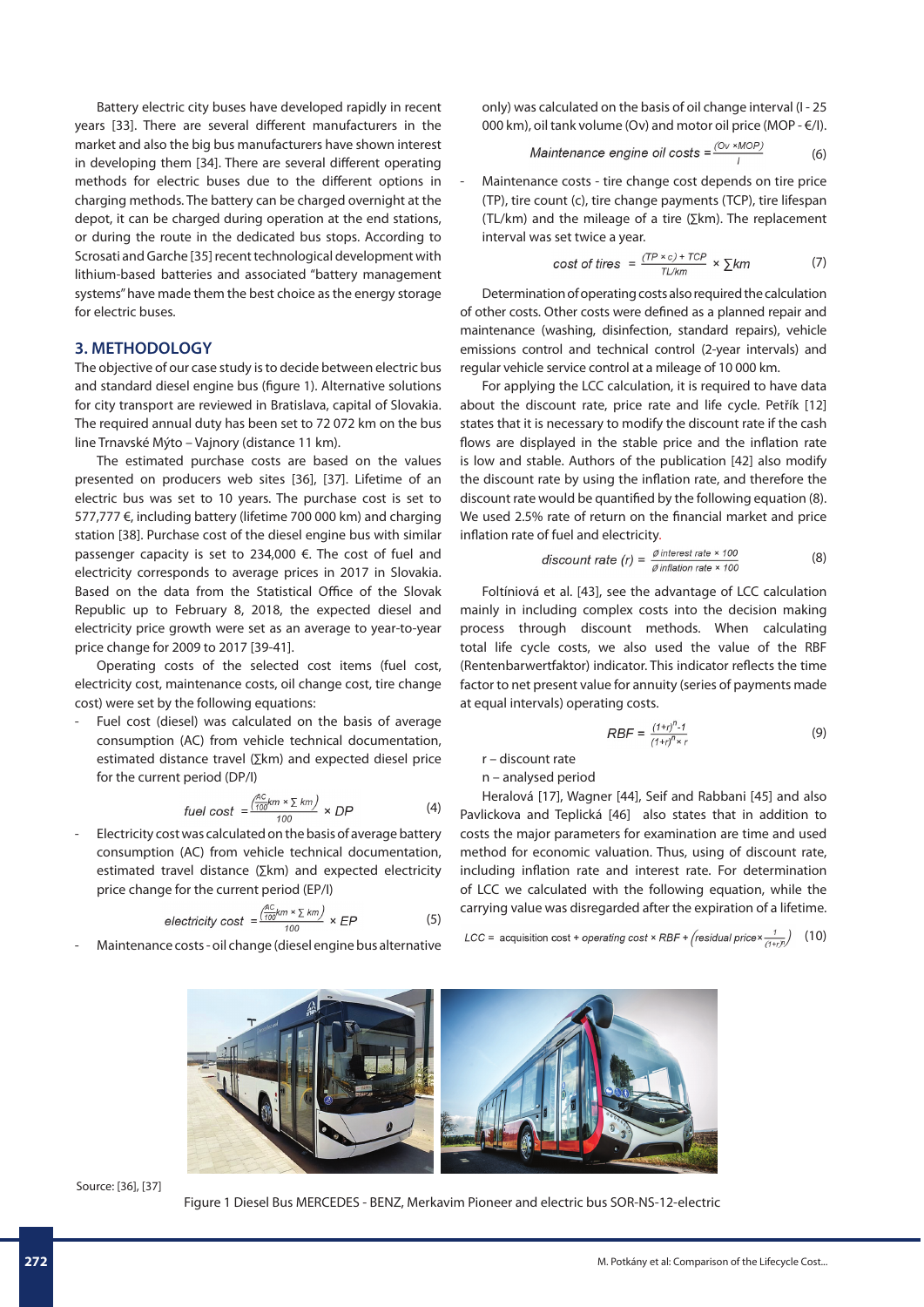## **4. RESULTS AND DISCUSIONS**

Additional life cycle cost calculation parameters are shown in Table 1, below. The fuel and electricity costs correspond to the average prices in 2017 in Slovakia. Diesel costs with VAT were set to 1.169 €/liter and electricity costs with VAT were set to 0.08 €/kWh. Inflation rate of fuel prices and electricity prices were set to 1.20% with interest rate 2.50% p.a. Based on previously mentioned indicators it is possible to quantify the discount rate:

$$
discount\ rate\ (r) = \frac{2.5 \times 100}{1.2 \times 100} = 2.083\%
$$

and the RBF factor. In our case the RBF factor, determined by relation 9, has the following value:

$$
RBF = \frac{(1+0.0283)^{10} \cdot 1}{(1+0.0283)^{10} \times 0.0283} = 8.94
$$

With an estimated 72,072 km / year and average diesel / electric power consumption, the operating cost of consumption is based on relationships 4 and 5 at 26,661.69 € / year for the diesel bus and 7,322.52 € / year for the electric bus. Maintenance costs - tire change cost and oil change (determined by relationships 6 and 7) as well as other repairs, servicing, technical and emission controls are presented in Table 1.

For determination of the LCC the relation 10 was used, based on which it is possible to declare that Life Cycle Costs are:

- for electric bus: *LCC = 577,777 + (12,672.02 x 8,94) + 0*  ≐ *691,073.85 €*
- for diesel bus: *LCC = 234,000 + (36,380.09 x 8,94) + 0*  ≐ *559,256.51 €*

LCC analysis resulted in the statement that the total life cycle costs are higher at the alternative of electric bus acquisition, as illustrated in Figure 2. The difference of life cycle costs between analysed alternatives is the sum of 132,000 €, for a 10-year lifetime.

Figure 3 shows the cost structure development in individual years of life cycle during the use of electric and diesel buses. However, this assumption is based on the constancy of reviewed parameters (fuel price development, electricity price, interest rate) for life cycle longer than 10 years. According to the presented data the payback has been set to 17.5 years. This data significantly exceeds the means of transport and their life cycle as well as their battery, but the potential of positive impact to

| Table 1 The structure of cost for LCC calculation |
|---------------------------------------------------|
|---------------------------------------------------|

|                                                                                                                                         | <b>Diesel bus</b> (city bus) MER-<br>CEDES - BENZ, Merkavim<br>Pioneer | <b>Electric bus</b><br>SOR-NS-12-electric |
|-----------------------------------------------------------------------------------------------------------------------------------------|------------------------------------------------------------------------|-------------------------------------------|
| Acquisition cost                                                                                                                        | 234,000€                                                               | 577,777€                                  |
| Lifetime                                                                                                                                | 10 years                                                               | 10 years                                  |
| Discount rate (average interest)                                                                                                        | $2.50%$ p.a.                                                           | $2.50%$ p.a.                              |
| Diesel fuel cost with VAT                                                                                                               | 1.169 €/liter                                                          |                                           |
| Electricity cost with VAT                                                                                                               |                                                                        | 0.08 €/kWh                                |
| Diesel and electricity price increase (last 10 years)                                                                                   | 1.20%                                                                  | 1.20%                                     |
| Distance (per year)                                                                                                                     | 72,072 km/year                                                         | 72,072 km/year                            |
| Average fuel/electricity consumption                                                                                                    | 32 liter/100km                                                         | 1.27 kWh/km                               |
| Fuel / electricity cost of consumption                                                                                                  | 26,960.69 €/year                                                       | 7,322.52 €/year                           |
| Maintenance costs - tire change cost                                                                                                    | 3,300 €/ year                                                          | 3,300 €/ year                             |
| Maintenance costs - oil change                                                                                                          | 900 €/year                                                             |                                           |
| Other cost<br>- Repairs (brake maintenance, cleaning parts of bus)<br>- Technical Inspection<br>- Emission control<br>- Service control | 1,600 €/year<br>50 €/year<br>70 €/year<br>3,500 €/year                 | 600 €/year<br>50 €/year<br>1,400 €/year   |
| Residual value (% from the acquisition costs)                                                                                           | 0.00%                                                                  | 0.00%                                     |

Source: authors



Source: authors

Figure 2 Results of Life Cycle Cost Analysis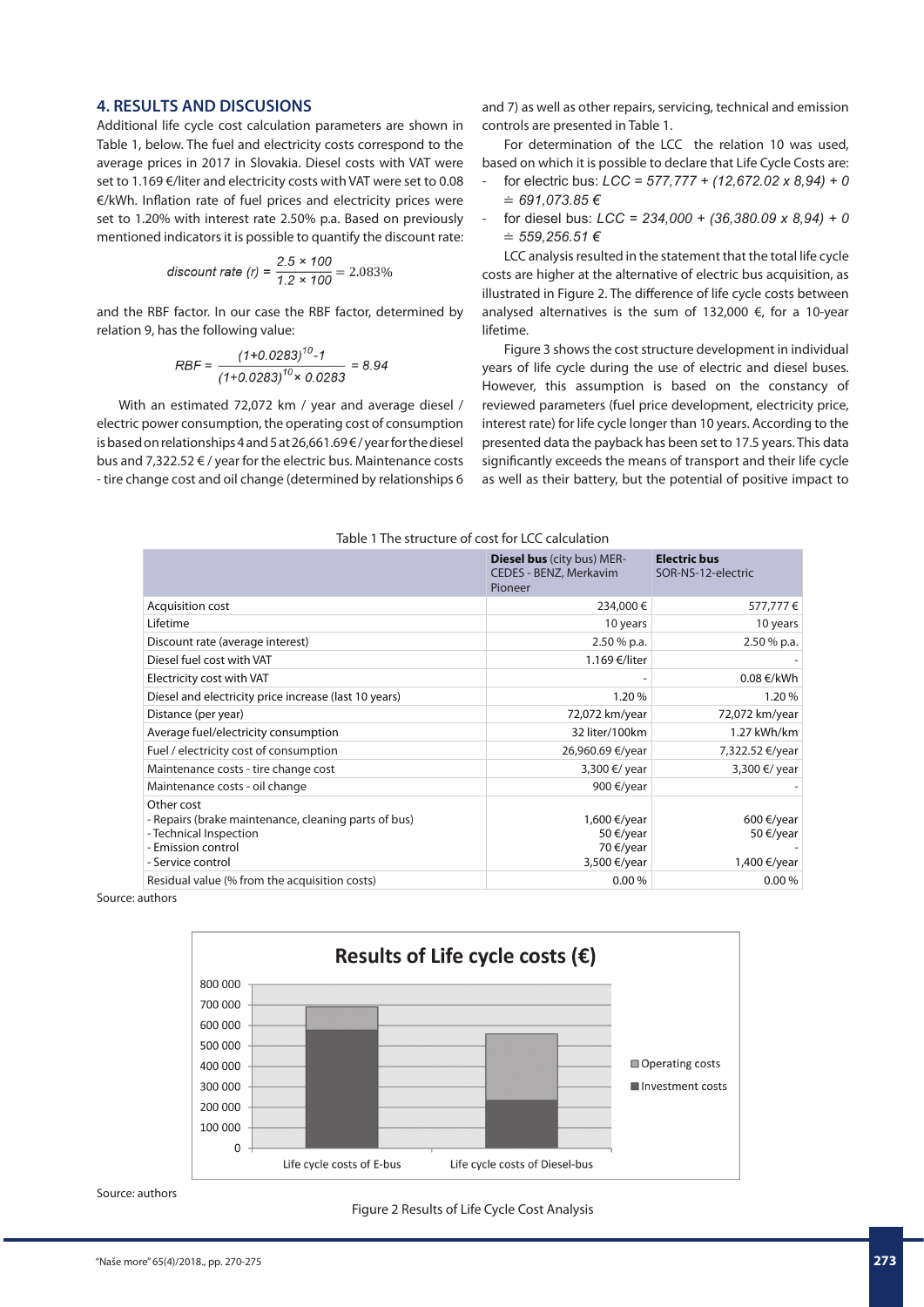

Source: authors

Figure 3 Break point of LCC costs

the environment is in this case insignificant. The results of this impact are introduced in studies [32], [47] and [48]. We did not regard this impact in our article.

#### **5. CONCLUSION**

Several aspects are needed to evaluate the operation of electric buses. Unlike the conventional diesel buses and hybrid buses, the electric buses necessitate the restricted charging infrastructure and the charging configuration must suit the selected operating route and plan. The main goal of this article was to apply the life cycle analysis to compare life cycle costs of conventional city transport represented by diesel buses with options for alternative transport – electric buses. The comparison is quantified in nominal representation as well as in relative representation to the acquisition cost. From the outcome of life cycle analysis of selected means of transport, we can state that overall costs for an electric bus at 10-year lifetime are 691,073 € and 559,256 € for the diesel version. City electric buses and high-power charging systems have developed rapidly in recent years. Electric buses using batteries are energy efficient and also emissions-free, but due to expensive technology the life cycle costs are in comparison to diesel buses considerably higher. For the assumed parameters this difference between life cycle costs is 131 817  $\epsilon$  which represents 22.81% of the electric bus acquisition price. This is the required amount of financial support for carrier'*s* competitiveness. A form of support for ecofriendly city transport may consist of self-governance standards, government standards as well as European standards for funding because of the presented policy for sustainable development. From the environmental protection point of view, this could be the solution for future means of transport.

#### **Acknowledgement**

This article is a part of the work on the project of VEGA 013TU 1/0320/17 Economic and Social Context of European 20/20/20 Targets from the Viewpoint of Economy Low-energy Houses.

#### **REFERENCES**

- [1] Kampf, R., Cejka, J., Telecky, M. Applicability of the dea method on the transport undertakings in selected regions. Communications - Scientific Letters of the University of Zilina, 2016, Vol. 18, Issue 2, pp. 129-132. ISSN 1335-4205.
- [2] Potkány, M., Hitka, M., Krajčírová, L. Life cycle cost calculation at the transport company in the supply of production of wooden houses - Case study. EDP SciencesMATEC Web Of conferences, Logi 2017, Vol. 134. https://doi. org/10.1051/matecconf/201713400049
- [3] Hitka, M., Vetráková, M., Balážová, Ž., Danihelová, Z. Corporate Culture as a Tool for Competitiveness Improvement. Procedia Economics and Finance, 2015, Vol. 34, 27-34. https://doi.org/10.1016/S2212-5671(15)01597-X
- [4] Simpkin, R. et al. Energy Efficient Vehicles for Road Transport. Procedia -Social and Behavioral Sciences, 2012, Vol. 48, pp. 3613–3621. https://doi. org/10.1016/j.sbspro.2012.06.1324
- [5] Parobek, J., Paluš, H., Šupín, M., Dvorácek, J. Comparison of green growth indicators in the EU. Proceedings of Scientific Papers - More Wood, Better Management, Increasing Effectiveness: Starting Points and Perspective, 2017, pp. 38-43. ISBN 978-802132761-0.
- [6] Kampf, R., Potkány, M., Krajčírová, L., Marcineková, K. Life cycle cost calculation and its importance in vehicle acquisition process for truck transport. Nase More, 2016, Vol. 63, Issue 3, pp 129-133. https://doi.org/10.17818/NM/2016/ SI10
- [7] Liapis, K. J., Kantianis, D. D. Depreciation Methods and Life-Cycle Costing (LCC) Methodologhy. Procedia Economic and Finance. Vol. 19, 2015, pp 314- 324. https://doi.org/10.1016/S2212-5671(15)00032-5
- European Environment Agency. Greenhouse gas emissions from transport. [cit. 2018. 02.12.]. Available online: https://www.eea.europa.eu/data-andmaps/indicators/transport-emissions-of-greenhouse-gases/transportemissions-of-greenhouse-gases-10.
- [9] Kara, S., Li, W., Sadjiva, N. Life Cycle Cost Analysis of Electrical Vehicles in Australia. Procedia CIRP - Conference on Life Cycle Engineering, 2017, Vol. 61, pp. 767–772. https://doi.org/10.1016/j.procir.2016.11.179
- [10] Bakker D. Battery electric vehicles: Performance, CO2 emissions, lifecycle costs and advanced battery technology development. University of Utrecht. Master thesis. 2010.
- [11] Popesko, B., Papadaki, Š. 2016. Moderní metody řízení nákladů. Jak dosáhnout efektivního vynakládání nákladů a jejich snížení. Prague: Grada Publishing, a. s., 2016, 264 p. ISBN 978-80-247-5773-5.
- [12] Petřík, T. Procesní a hodnotové řízení firem v organizací nákladová technika a komplexní manažerská metoda: ABC/ABM (Activity Based Costing/Activity Based Management). Prague: Linde, 2007, 911 p. ISBN 978-80-7201-648-8.
- [13] Šoljaková, L. Strategicky zaměřené manažerské účetnictví. Praha: Management Press, 2009, 206 p. ISBN 978-80-7261-199-7.
- [14] Stacho, Z., Urbancová, H., Stachová K. Organisational arrangement of human resources management in organisations operating in Slovakia and Czech Republic. Acta Universitatis Agriculturae et Silviculturae Mendelianae Brunensis, 2013, Vol. 61, Issue 7, pp.2787-2799. ISSN 1211-8516.
- [15] Urbancová, H., Stachová K. Importance of organisational culture of knowledge continuity ensuring in organisations (in Czech). Scientific Papers of the University of Pardubice, 2013, Vol. 27, Issue 2, pp. 140–149. ISSN 1211- 555X.
- [16] Lorincová, S., Hitka, M., Čambál, M., Szabó, P., Javorčíková, J. 2016. Motivational factors influencing senior managers in the forestry and woodprocessing sector in Slovakia. BioResources, 2016, Vol. 11, No.4, pp. https:// doi.org/10.15376/biores.11.4.10339-10348
- [17] Heralová, R.S. Life Cycle Cost optimization within decision making on alternative designs of public buildings. Procedia Engineering, 2014, Vol. 85, pp 454-463. ISSN 1877-7058.
- [18] Hajduová, Z., Andrejkovič, M., Mura, L. Utilizing experiments designed results during error identification and improvement of business processes. Acta Polytechnica Hungarica, Vol. 11, No. 2, 2014, pp. 149-166. ISSN 1785-8860.
- [19] Kunttu, S., M. Reunanen, J. Raukola, K. Frankenhaeuser, K. Frankenhaeuser. Executing sustainable business in practice a case study on how to support sustainable investment decisions. Lecture Notes in Mechanical Engineering, 2015, Vol. 19, pp. 1095-1107. ISSN 2195-4356.
- [20] Seif, J., Rabbani, M. Component based life cycle costing in replacement decisions. Journal of Quality in Maintenance Engineering, 2014, Vol. 20, Issue 4, pp. 436-452. ISSN 1355-2511.